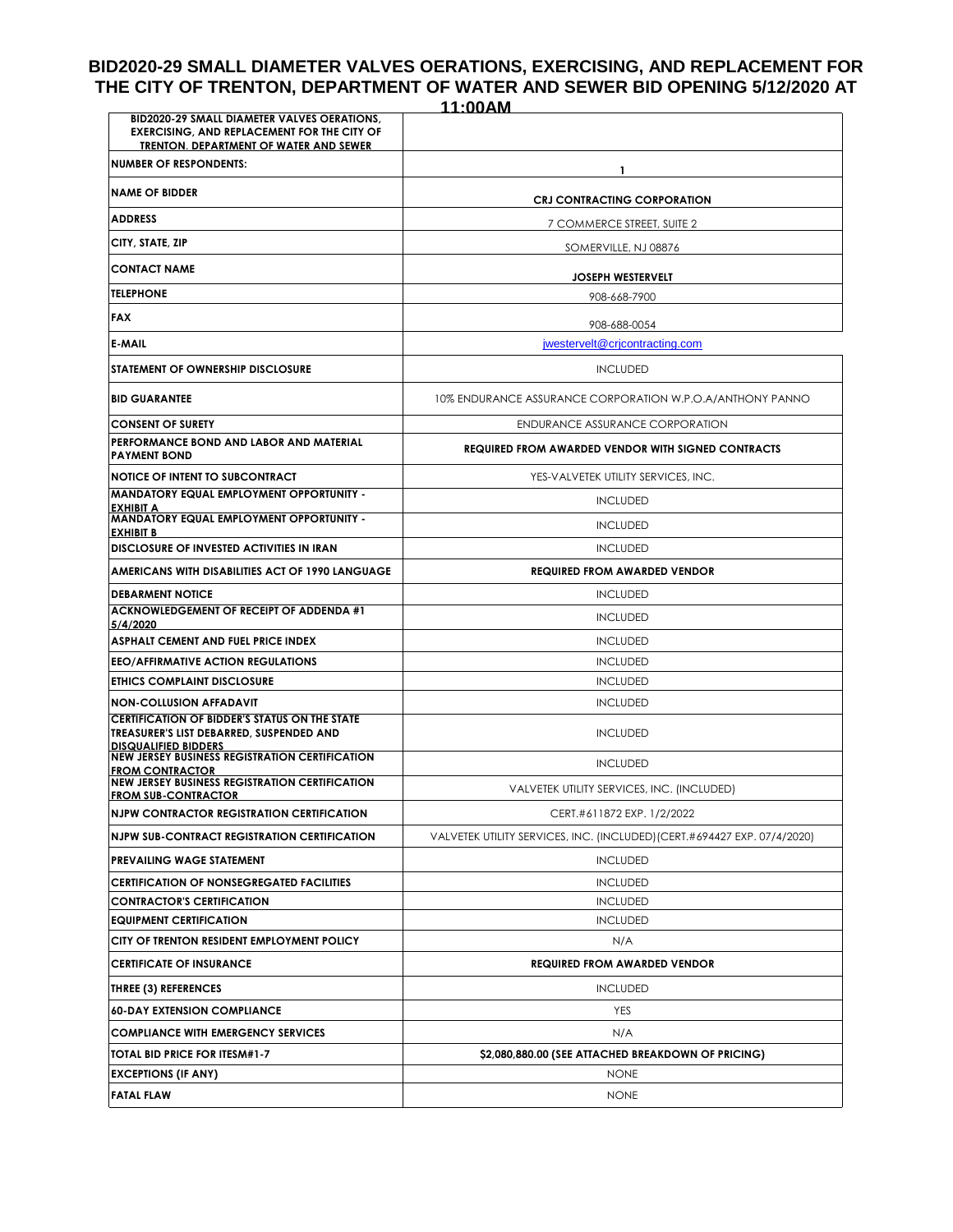### **BID** to the **CITY OF TRENTON MERCER COUNTY, NEW JERSEY SMALL DIAMETER VALVES** OPERATIONS, EXERCISING AND REPLACEMENT CONTRACT

### **SCHEDULE OF BID ITEMS**

**AMOUNT** 

ITEM 1 FOR LOCATION AND MAPPING SERVICES (SC1.00)

281 Units @ \$ 20.00 Each Twenty dollars and zero cents

\$5,620.00

ITEM 2 FOR EXCAVATION OF VALVE BOXES (SC2.00)

837 Units @ \$\, 100.00 Each Ove Thanson Seven hundred dollars and zoo cots

\$1422,900,00

ITEM 3 FOR INSPECTION AND TESTING SERVICES (SC3.00)

Item 3a For Inspecting and Testing Valves 6-Inch Valves

897 Units @ \$ 131.00 Each

276 Units @  $$R_1,00$  Each

\$17,507.00

One hundred thirty one dollars and zero cents

Item 3b For Inspecting and Testing Valves 8-Inch Valves

 $$36,156.00$ 

 $_{s}$  9,039.00

One hundred thirty are dollars and zero cents

Item 3c For Inspecting and Testing Valves 10-Inch Valves

69 Units @ \$ 3, 00 Each One hundred thirty one dollars and zero cents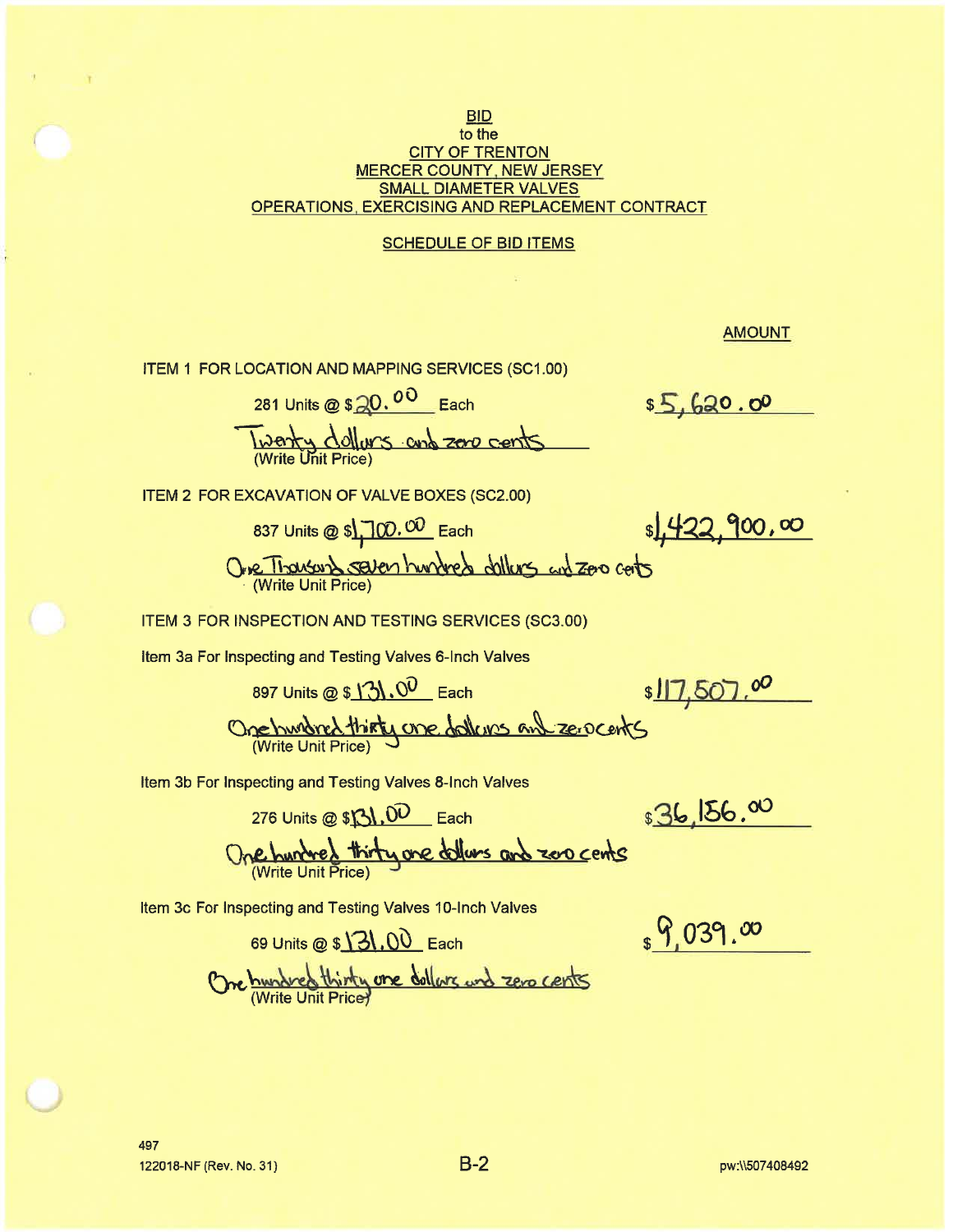Item 3d For Inspecting and Testing Valves 12-Inch Valves

137 Units @ \$131,00 Each

 $7~\rm{ov}$ 

One hundred thirty one dollars and zono cents

Item 3e For Inspecting and Testing Valves 16-Inch Valves

66 Units @ \$14, 00 Each

\$ 10,824.00

 $1,148,00$ 

 $$164.00$ 

One hundred Sixty four dollars and zero conts

Item 3f

For Inspecting and Testing Valves 20-Inch Valves

7 Units @ \$ 164,00 Each Che bundred Sikty framdollars and zero cents

Item 3g For Inspecting and Testing Valves 24-Inch Valves

1 Units @ \$ | 64.00 Each One burdred Sixty four dollars and zon costs

### **ITEM 4 FOR REPLACEMENT OF VALVES (SC4.00)**

Item 4a

For Replacement of 6-Inch Gate Valves

10 Unit @ \$6,960,00 Each

8 69,500.00

Six thousand nine hundred fity dollars and zero cents

Item 4b

10 Units @ \$1,130.00 Each

For Replacement of 8-Inch Gate Valves

 $71,300,00$ 

Seven thansend Seven hundred thirty dallars and zero cents

Item 4c

For Replacement of 10-Inch Gate Valves

\$52,500.00

5 Units @ \$ 0,500.00 Ten thousand five hundred dollars and zero gents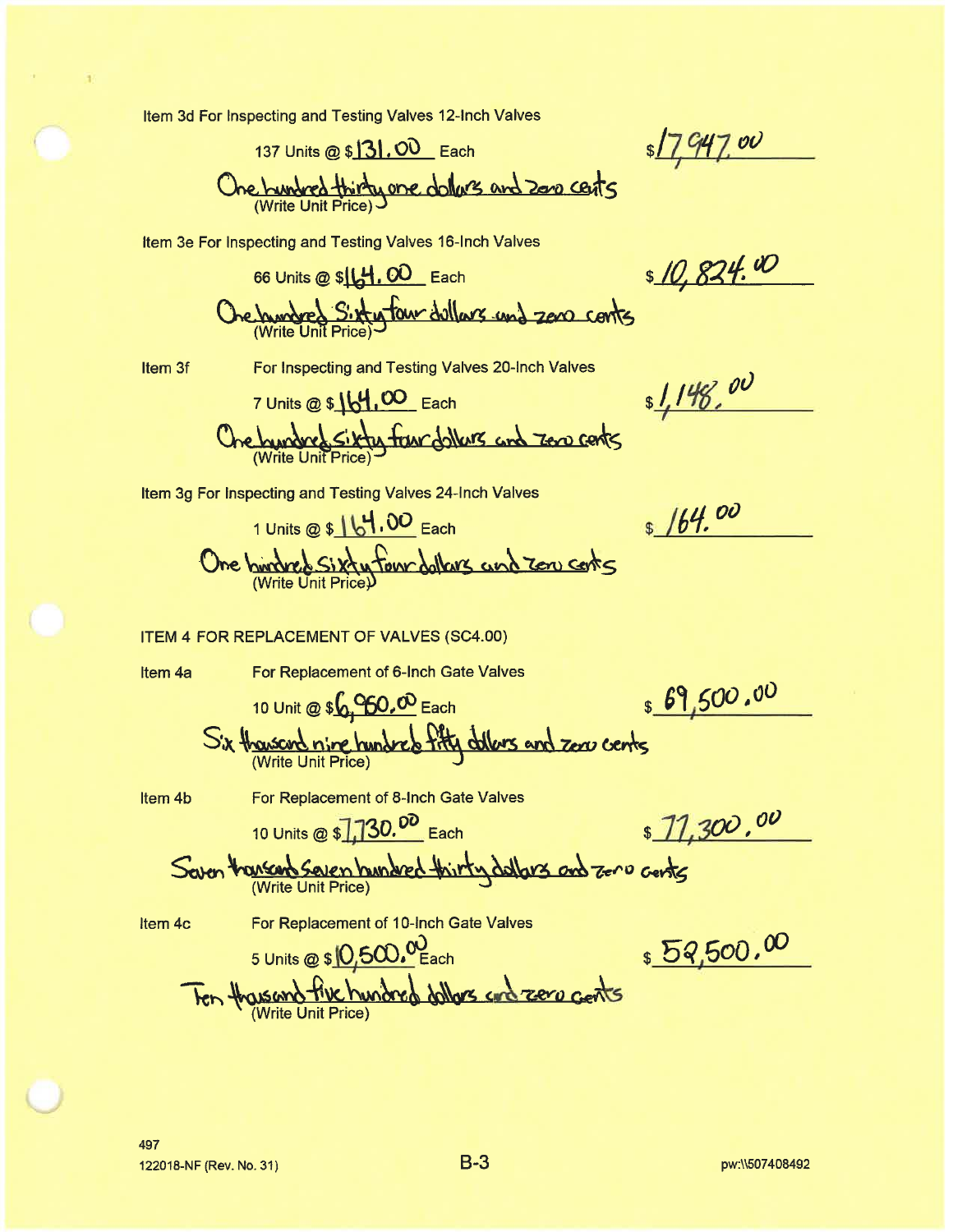Item 4d For Replacement of 12-Inch Gate Valves  $$57,500.00$ 5 Units @ \$1,500.00 Each Eleven thousand five hundred dollars and zero cents For Replacement of 16-Inch Gate Valves Item<sub>4e</sub> \$29,500.00 1 Units @ \$29.500.00 Each Twenty nine thousand five hunderd dollars and zero cents For Replacement of 20-Inch Gate Valves Item<sub>4f</sub>  $$43,700.00$ 1 Units @ \$43, 700.00 Each Forty three thousand seven hundred dailyrs and zero cents For Replacement of 24-Inch Gate Valves Item 4g \$56,950.00 1 Units @ \$56,950.<sup>00</sup> Each Fifty s'ix thousand nine hundred fifty dollars and sero cents ITEM 5 FOR EXCESS TRENCH EXCAVATION REQUIRED FOR FACILITIES WITH OVER FIVE FEET (5') OF COVER (SC5.00)  $$425.00$ 5 Cubic Yards @ \$ 85.00 per C.Y. <u>Eighty five dalbus</u> and zero cents **ITEM 6 FOR ADDITIONAL VALVE EXERCISING (SC6.00)** \$27,300.00 80 Hours @ \$340.00 per Hour Three hundred footy dollars and zero Gorts FOR ALLOWANCES (SC7.00) **ITEM7** For Allowance of Off-Duty Police: Item 7a An Allowance of: **Twenty-Five Thousand Dollars** 25,000.00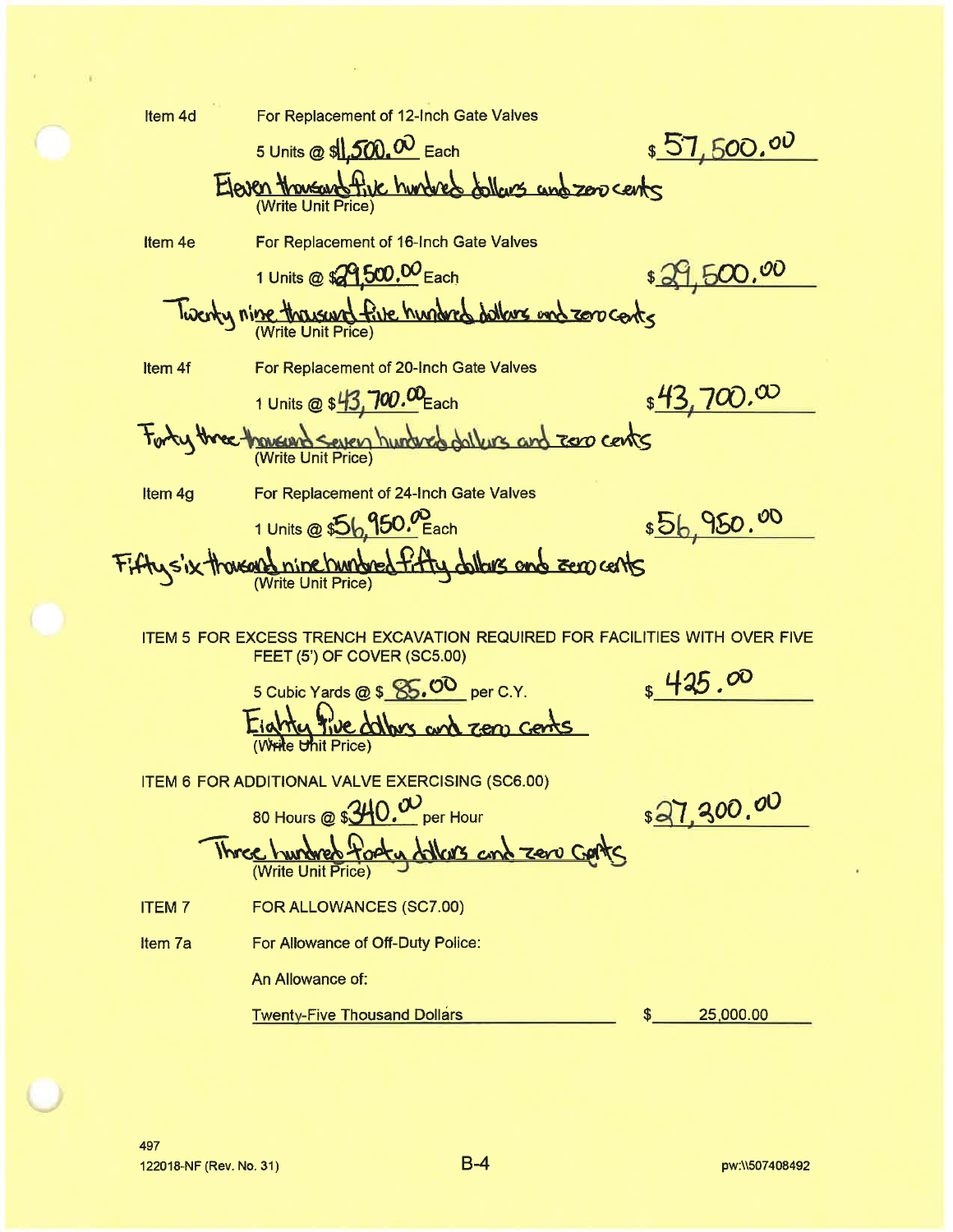Item 7b

For Allowance of Costs to Obtain Local Road Opening Permits:

An Allowance of:

20,000.00 **Twenty Thousand Dollars** \$

TOTAL BASE BID<br>(Items 1 through 7 Inclusive)<br>Two million eighty thousand eight hundred eighty dalars and zero cents